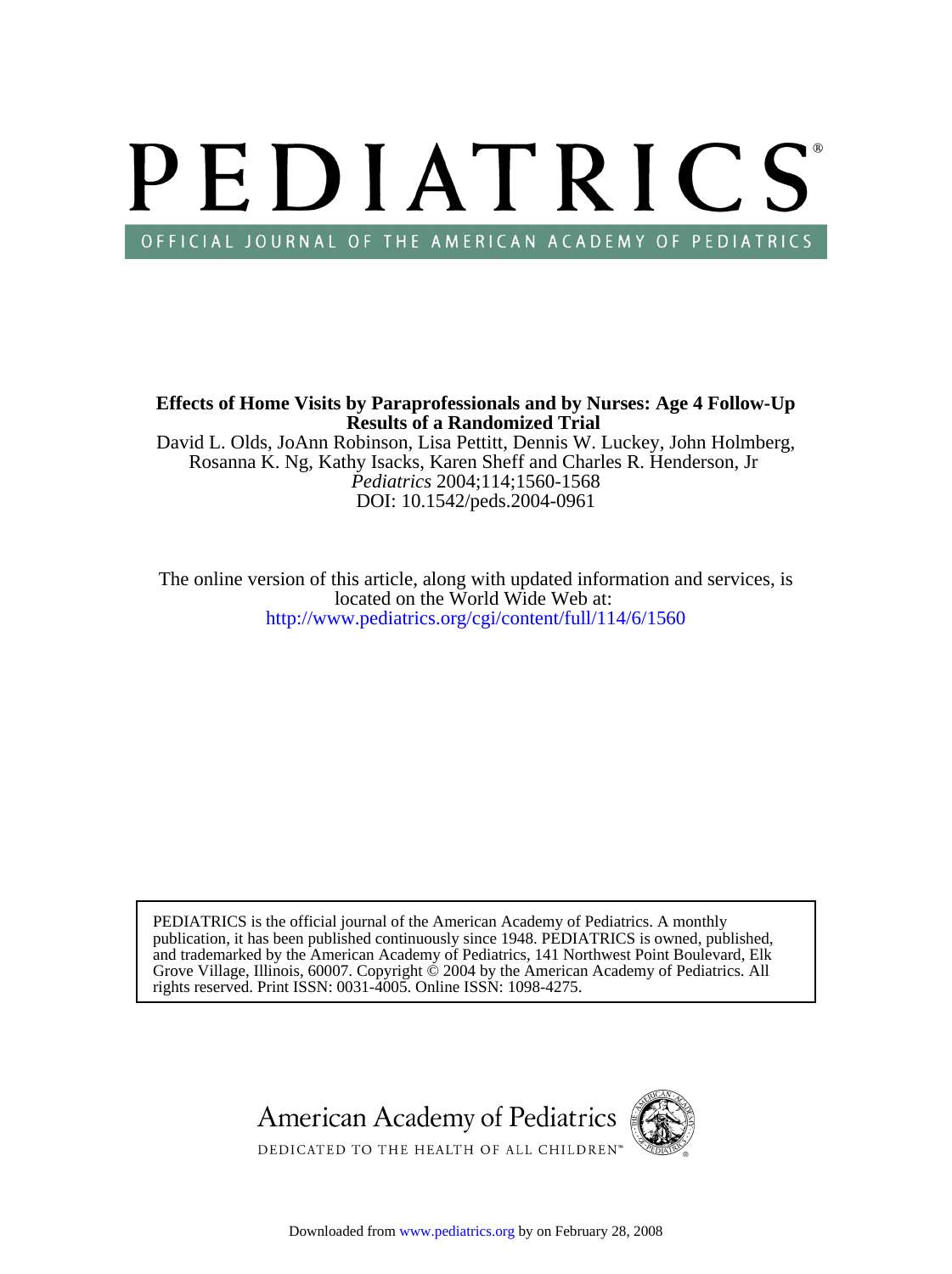# **Effects of Home Visits by Paraprofessionals and by Nurses: Age 4 Follow-Up Results of a Randomized Trial**

David L. Olds, PhD\*; JoAnn Robinson, PhD\*; Lisa Pettitt, PhD\*; Dennis W. Luckey, PhD\*; John Holmberg, PsyD\*; Rosanna K. Ng, MS\*; Kathy Isacks, MPS\*; Karen Sheff, MS\*; and Charles R. Henderson, Jr‡

**ABSTRACT.** *Objective.* **To examine the effects of prenatal and infancy home visiting by paraprofessionals and by nurses from child age 2 through age 4 years.**

*Methods.* **We conducted, in public and private care settings in Denver, Colorado, a randomized, controlled trial with 3 arms, ie, control, paraprofessional visits, and nurse visits. Home visits were provided from pregnancy through child age 2 years. We invited 1178 consecutive, low-income, pregnant women with no previous live births to participate, and we randomized 735; 85% were unmarried, 47% Mexican American, 35% white non-Mexican American, 15% black, and 3% American Indian/ Asian. Outcomes consisted of maternal reports of subsequent pregnancies, participation in education and work, use of welfare, marriage, cohabitation, experience of domestic violence, mental health, substance use, and sense of mastery; observations of mother-child interaction and the home environment; tests of children's language and executive functioning; and mothers' reports of children's externalizing behavior problems.**

*Results.* **Two years after the program ended, women who were visited by paraprofessionals, compared with control subjects, were less likely to be married (32.2% vs 44.0%) and to live with the biological father of the child (32.7% vs 43.1%) but worked more (15.13 months vs 13.38 months) and reported a greater sense of mastery and better mental health (standardized scores [mean 100, SD 10] of 101.25 vs 99.31 and 101.21 vs 99.16, respectively). Paraprofessional-visited women had fewer subsequent miscarriages (6.6% vs 12.3%) and low birth weight newborns (2.8% vs 7.7%). Mothers and children who were visited by paraprofessionals, compared with control subjects, displayed greater sensitivity and responsiveness toward one another (standardized score [mean 100, SD 10] of 100.92 vs 98.66) and, in cases in which the mothers had low levels of psychologic resources at registration, had home environments that were more supportive of children's early learning (score of 24.63 vs 23.35). Nurse-visited women reported greater intervals between the births of their first and second children (24.51 months vs 20.39 months) and less domestic violence (6.9% vs 13.6%) and enrolled their children**

From the \*Prevention Research Center for Family and Child Health, University of Colorado Health Sciences Center, Denver, Colorado; and ‡Department of Human Development, Cornell University, Ithaca, New York. Accepted for publication May 12, 2004.

doi:10.1542/peds.2004-0961

No conflict of interest declared.

**less frequently in preschool, Head Start, or licensed day care than did control subjects. Nurse-visited children whose mothers had low levels of psychologic resources at registration, compared with control group counterparts, demonstrated home environments that were more supportive of children's early learning (score of 24.61 vs 23.35), more advanced language (score of 91.39 vs 86.73), superior executive functioning (score of 100.16 vs 95.48), and better behavioral adaptation during testing (score of 100.41 vs 96.66). There were no statistically significant effects of either nurse or paraprofessional visits on the number of subsequent pregnancies, women's educational achievement, use of substances, use of welfare, or children's externalizing behavior problems.**

*Conclusions.* **Paraprofessional-visited mothers began to experience benefits from the program 2 years after the program ended at child age 2 years, but their first-born children were not statistically distinguishable from their control group counterparts. Nurse-visited mothers and children continued to benefit from the program 2 years after it ended. The impact of the nurse-delivered program on children was concentrated on children born to mothers with low levels of psychologic resources.** *Pediatrics* **2004;114:1560–1568;** *nurse, home visits, pregnancy, welfare, child development.*

Our team has been conducting a 3-armed, ran-<br>domized, controlled trial of prenatal and in-<br>fancy home visiting by paraprofessionals and<br>by nurses (control, paraprofessional home visits, and domized, controlled trial of prenatal and infancy home visiting by paraprofessionals and by nurses (control, paraprofessional home visits, and nurse home visits), to determine visitors' influences on maternal and child health<sup>1</sup> when both types of visitors follow a program model found to be effective when delivered by nurses in 2 earlier trials. $2-11$  The primary question addressed in this trial was whether the sporadic weak effects typically found for paraprofessional home visiting<sup>12–15</sup> could be improved if paraprofessionals were provided with well-developed program guidelines and thorough training and supervision in a program model grounded in epidemiology and theory.16

The nurse arm of the trial was included to facilitate interpretation of paraprofessional findings and to determine whether nurses could achieve effects on maternal and child outcomes comparable to those found in the earlier trials<sup>2–11</sup> when serving a different population, in a different context and at a different time in our nation's economic and social history.

Although paraprofessionals can have a range of formal preparations for their roles, we chose to ex-

Reprint requests to (D.L.O.) University of Colorado Health Sciences Center, 1825 Marion St, Suite 200, Denver, CO 80218. E-mail: olds.david@tchden. org

PEDIATRICS (ISSN 0031 4005). Copyright © 2004 by the American Academy of Pediatrics.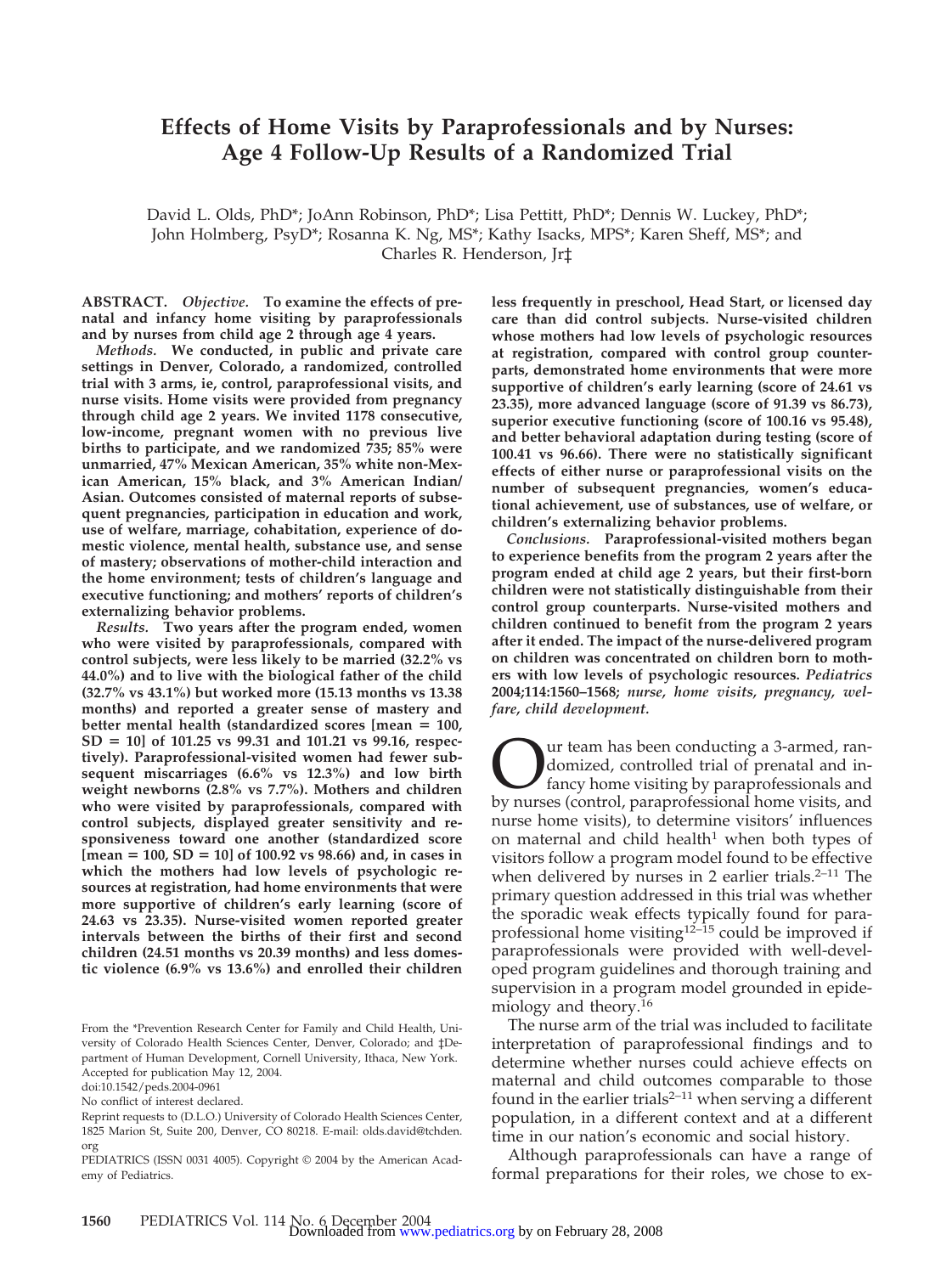amine paraprofessional visitors who share many social characteristics with the families they serve, because many think that shared social characteristics increase visitors' ability to empathize with their clients, who, in turn, are more likely to trust those similar to them.<sup>17,18</sup> This segment of the paraprofessional population is important to test, because use of community health workers with limited educational backgrounds is a common element in many home visiting programs,19–21 although some programs have begun to increase visitors' educational qualifications.

In an earlier phase of this trial (from pregnancy through child age 2 years), we found that paraprofessional home visitors produced small effects that were approximately one-half the size of those produced by nurses and were rarely clinically or statistically significant.<sup>1</sup> Nurses produced effects consistent with previous trials of the program, including beneficial effects on women's use of tobacco during pregnancy, maternal life course (fertility and workforce participation), and emotional, language, and cognitive development of infants born to mothers with low levels of psychologic resources.<sup>1</sup> The current work was conducted to determine whether beneficial effects of paraprofessionals eventually would emerge and whether the beneficial effects of nurses would endure during the 2-year period after the end of visitation at child age 2 years.

We hypothesized that nurse visitors would produce results like those in previous trials. Given the weak results from previous trials of paraprofessional home visitor programs $12-15$  and the earlier phase of this trial, $1$  we expected the paraprofessional-control differences to be relatively small. The impact of the nurse home visitor program on caregiving and child outcomes was greater for cases in which mothers had low levels of psychologic resources (limited intellectual functioning, mental health, and sense of control over life circumstances) in both earlier trials<sup>3,10,16</sup> and the earlier phase of this trial, $1$  and we hypothesized corresponding effects in the current phase of this trial for both types of visitors.

#### **METHODS**

#### **Participants**

The current study consisted of a follow-up study of mothers and children in their homes near the child's fourth birthday, 2 years after the end of the program at child age 2 years. The major features of the design have been reported earlier<sup>1</sup> but are summarized here.

Between March 1994 and June 1995, 1178 consecutive women from 21 antepartum clinics serving low-income women in Denver were invited to participate in the study. Women were recruited if they had no previous live births and either qualified for Medicaid or had no private insurance. Medicaid eligibility in Colorado at the time was extended to women who were at 133% of the federal poverty level. The numbers of women invited to participate, randomized, and assessed at the 48-month follow-up time are summarized in Table 1.

#### **Statistical Power and Assignment Ratios**

Sample size was based on 0.80 power when using  $\alpha = .05$  for 2-tailed tests and assuming effects of 0.30 SD between each visited group and the control group when the trial was first designed. This resulted in 600 subjects divided evenly among 3 treatment groups. Allowing for a 20% attrition rate, an initial projected sample size of 750 was determined, and we enrolled 735 subjects. We also were interested in detecting effects limited to one-half of the total sample at higher risk (such as mothers with low levels of psychologic resources). For these comparisons, we had power to detect differences of 0.42 SD. Because of constraints in sample size and costs, the study was not designed for direct comparisons between paraprofessionals and nurses. Because >600 participants were retained in the current follow-up assessment, the original power calculations hold for analyses reported below.

#### **Randomization**

After completion of baseline interviews, identifying information on participants was sent to the data operations office (located apart from the interviewers' office), where it was entered into a computer program that randomized individual women to treatment conditions.22 Randomization was conducted within strata from a model with 3 classification factors, ie, maternal race/ ethnicity (Mexican American, white non-Mexican American, black, or American Indian/Asian), maternal gestational age at enrollment ( $\leq$ 32 vs  $\geq$ 32 weeks), and geographic region of residence (4 regions). Women assigned to 1 of the 2 home visitor groups were assigned randomly to home visitors responsible for their geographic region.

#### **Treatment Conditions**

Women in treatment  $1$  ( $n = 255$ ) were provided with free developmental screening and referral for their children at 6, 12, 15, 21, and 24 months of age. Women in treatment 2 ( $n = 245$ ) were provided with the screenings offered in treatment 1 plus parapro-

**TABLE 1.** Denver Sample Composition With Time, According to Treatment, Through Age 4 Years

|                                            | <b>Treatment Group</b> |                  |       |       |  |  |
|--------------------------------------------|------------------------|------------------|-------|-------|--|--|
|                                            | Control                | Paraprofessional | Nurse | Total |  |  |
| No. eligible invited to participate        |                        |                  |       | 1178  |  |  |
| No. of refusals                            |                        |                  |       | 244   |  |  |
| No. of passive refusals                    |                        |                  |       | 199   |  |  |
| No. randomized                             |                        |                  |       | 735   |  |  |
| No. allocated to treatment                 | 255                    | 245              | 235   | 735   |  |  |
| No. of fetal demises                       | 9                      |                  | 10    | 26    |  |  |
| No. of infant deaths                       | 2                      |                  |       | 4     |  |  |
| No. of adoptions                           | 6                      | 3                |       | 10    |  |  |
| No. available for 4-y follow-up interviews | 238                    | 234              | 223   | 695   |  |  |
| No. completed 4-y interviews               | 220                    | 211              | 204   | 635   |  |  |
| % of randomized                            | 86                     | 86               | 87    | 86    |  |  |
| % of alive or not adopted                  | 92                     | 90               | 92    | 91    |  |  |
| No. completed 4-y child assessments        | 211                    | 198              | 196   | 605   |  |  |
| % of randomized                            | 83                     | 81               | 83    | 82    |  |  |
| % of alive or not adopted                  | 89                     | 85               | 88    | 87    |  |  |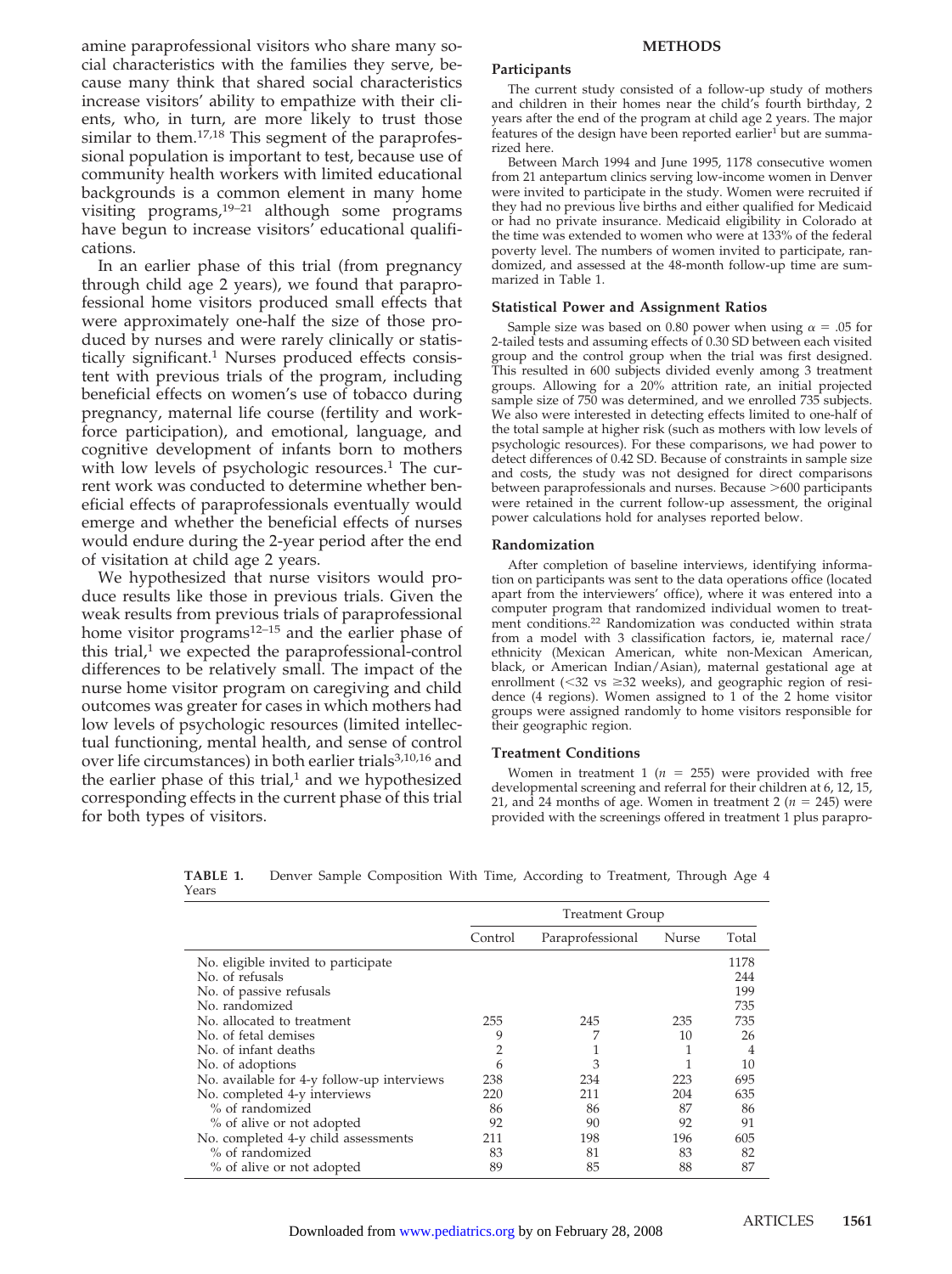fessional home visiting during pregnancy and the child's first 2 years of life. Women in treatment  $3(n = 235)$  were provided with the screening offered in treatment 1 plus nurse home visiting during pregnancy and the child's first 2 years.

#### **Design and Implementation of Home Visiting Programs**

A description of the nurse and paraprofessional programs and a comparison of their implementations are provided elsewhere.<sup>23</sup> Both programs were based on the original nurse-delivered program conducted in Elmira, New York, and updated and augmented in Memphis, Tennessee.<sup>16</sup> The Denver program incorporated a greater focus on infants' affective development and on parent-infant communication of emotion.24 The home visiting program has 3 broad goals, ie, (1) to improve maternal and fetal health during pregnancy by helping women improve their healthrelated behaviors; (2) to improve children's health and development by helping parents provide more competent care; and (3) to enhance mothers' personal development by promoting planning of future pregnancies and helping women continue their educations and find work. The visitors helped women accomplish these goals by promoting the adaptive behaviors specified above, by helping them improve their relationships with key family members and friends (especially their mothers and boyfriends), and by promoting women's use of needed health and human services.16

Nurse home visitors were required to have a BSN degree and experience in community or maternal and child health nursing, whereas paraprofessionals were expected to have a high school education, no college preparation in the helping professions, and strong "people skills." Preference in hiring was given to paraprofessionals who had previously worked in human services. Program protocols were adapted to accommodate nonnurses by altering such things as the way maternal and child health problems were addressed. Both visitor types received 1 month of extensive training before working with families in the study.

Each visitor managed caseloads of  $\sim$ 25 families. Paraprofessionals had twice the level of supervision (2 supervisors for 10 visitors), compared with nurses (1 supervisor for 10 visitors). Nurses had greater staff retention. All 10 nurses remained with the program for its duration, whereas 7 of the original paraprofessionals did; replacements were hired for paraprofessionals who left.

Paraprofessionals completed an average of 6.3 home visits (range: 0-21 visits) during pregnancy and 16 visits (range: 0-78 visits) during infancy. Nurses completed an average of 6.5 home visits (range: 0-17 visits) during pregnancy and 21 visits (range: 0-71 visits) during infancy. The paraprofessional-nurse difference in completed infancy home visits was significant ( $P < .001$ ). On average, paraprofessionals had more scheduled visits in which families were not at home or did not answer the door (8 vs 5 visits,  $P < .001$ ), but they had longer visits when they were completed (eg, 78 vs 72 minutes during infancy,  $P < .001$ ). By the end of the program, 48% of the paraprofessional-visited families had discontinued the program, compared with 38% of the families visited by nurses  $(P = .04)$ .<sup>23</sup>

#### **Masking**

Data were gathered by staff members masked with respect to participants' treatment assignments.

#### **Assessments and Definitions of Variables**

Interviews with participating women were conducted by research staff members at the time of registration (before their assignment to treatments), at the 28th and 36th weeks of pregnancy, and at the 6th, 12th, 15th, 21st, 24th, and 48th months of the child's life. The children's mean age at the current follow-up assessment was 49.8 months (SD: 2.0 months).

A variable was created to index women's psychologic resources measured at registration, with procedures similar to those used in an earlier trial in Memphis.<sup>10,11</sup> The variable was based on summed *z* scores for the women's intelligence,<sup>25</sup> mental health,<sup>26</sup> and sense of mastery.<sup>27</sup> The psychologic resource variable was dichotomized at values that corresponded to the 50th percentile of the raw scores included in this index for the Memphis sample.<sup>11</sup> This procedure produced a classification variable comparable to that created in Memphis, which split the Denver sample into low-functioning (40% of the sample) and high-functioning (60% of the sample) groups.

At the 48-month in-home assessment, mothers reported the number and outcomes of subsequent pregnancies (miscarriages, abortions, low birth weight newborns, or neonatal intensive care unit admissions), their educational achievements, the number of months they had participated in the workforce, their use of welfare services (Temporary Assistance for Needy Families, Medicaid, or food stamps), whether they had been married or cohabiting, and, for women who lived with a partner during the 2-year period before the interview, whether they had experienced physical violence (eg, being slapped, kicked, choked, or threatened with a knife or gun)<sup>28</sup> during 2-year and 6-month periods preceding the interview. Women reported on their use of alcohol, marijuana, and other illegal drugs and the extent to which use of those substances interfered with their daily functioning. Use of illegal drugs other than marijuana occurred too infrequently to serve as a valid outcome. Moderate to heavy drinking was classified as  $\geq$ 3 days of drinking in the past 14 days in which women drank an average of  $\geq$ 3 alcoholic beverages per day. Women also reported on whether their children had been enrolled in preschool, Head Start, or licensed day care.

Mothers reported on their children's externalizing behavior problems (rule-breaking and aggressive behavior).<sup>29</sup> They were observed with their children in a free-play session and their interactions were coded.<sup>30</sup> The behaviors of mothers and children were subjected to principal-components analysis and aggregated to a single factor, termed sensitive/responsive interaction (Cronbach's  $\alpha = .67$ ).

Home environments were assessed for their support of early learning with the Home Observation for Measurement of the Environment inventory.31 The children were assessed in their homes with Preschool Language Scales-3<sup>32</sup> and with a series of cognitive tasks focusing primarily on the children's capacity for sustained attention<sup>33</sup> and inhibitory control (fine-motor control was assessed with the tap test, gross-motor control was assessed with the Walk-a-Line test, and inhibition of prepotent responses was assessed with the day-night test).<sup>34-36</sup> Principal-components analysis of attention and inhibitory control tasks produced a single composite index, which we labeled executive functions (Cronbach's  $\alpha$  = .60). Examiners rated children's behavior during testing to assess children's ability to regulate their behavior and emotions.<sup>33</sup> Principal-components analysis of these behaviors produced 2 scales, ie, behavioral adaptation (attention, activity level, organization of behavior/impulse control, and sociability, Cronbach's  $\alpha$  = .96) and emotional regulation (anxiety, energy and feelings, regulation of mood, and sensory reactivity, Cronbach's  $\alpha$  = .92). These analyses substantially duplicated the published 2-factor structure for the broadband subscales, which were converted into standard scores according to published normative values.33

#### **Statistical Models and Methods of Analysis**

Data analyses were conducted with all cases for which outcome data were available, irrespective of the degree to which families participated in the programs. The primary statistical model consisted of a single classification factor for treatments (3 levels) and 6 covariates included to control for potential nonequivalence among treatment groups at intake, ie, maternal psychologic resources, whether the mother registered in the study after 28 weeks of gestation, maternal age, housing density, mother's conflict with her partner, and mother's conflict with her mother. Paraprofessional-visited families had higher incomes than did nurse-visited families, but missing data on household income for  $\sim$ 10% of the sample (often teens living at home) precluded its use as a covariate. Covariates were included whenever the probability for any treatment comparison was  $< 10$  for that variable. All covariates were examined for homogeneity of regressions.<sup>37</sup> Results reported below were similar for models with and without covariates. Results are shown for models with covariates, to reduce possible concern about bias. Planned comparisons focused on the test of nurse versus control and paraprofessional versus control. For mother-child interaction, home environment, and child outcomes, separate treatment group comparisons were performed for the group defined by mothers having low psychologic resources.

To determine whether program effects were moderated by women's ethnicity, we examined models that also included a classification factor for ethnicity (Mexican American, black, or white). After finding that program effects were essentially equivalent for each ethnic group, we dropped ethnicity from the final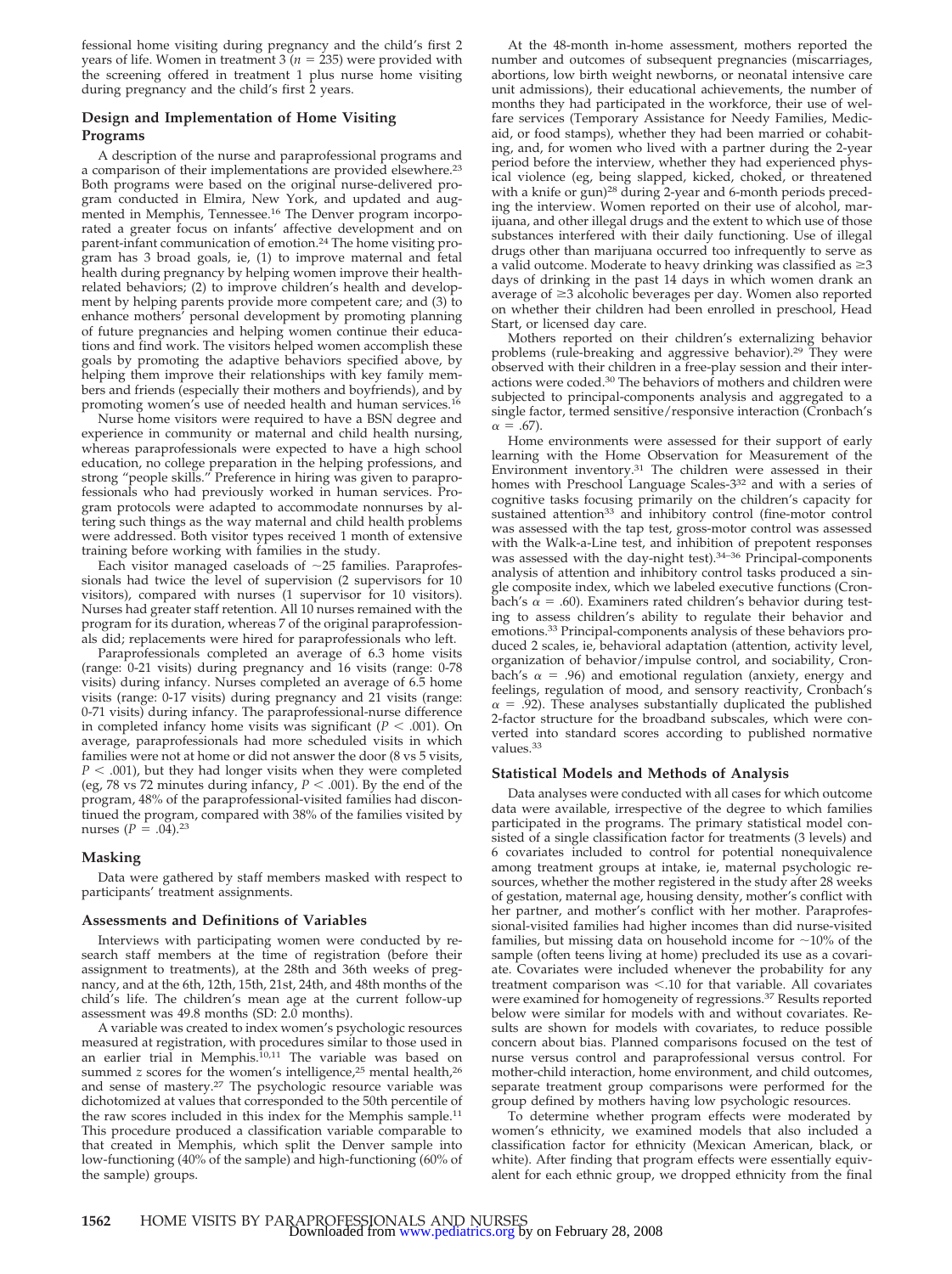model. The model for child outcomes also considered the gender of the child as a classification factor with and without interactions, but this factor was not included after it was determined that the gender of the child did not interact with treatments and that adjustment of estimates for gender had little bearing on estimates or conclusions.

Continuous dependent variables were analyzed with the general linear model, and dichotomous outcomes were analyzed with the logistic-linear model. Timing of subsequent births was examined with proportional-hazards analysis<sup>38</sup> with the primary model specified above, with tests performed for the planned treatment comparisons; distributions of the data met the proportionality assumption for proportional-hazards analysis. Outcomes related to subsequent pregnancies and births for mothers might be correlated. For dichotomous correlated outcomes, we used generalized estimating equations<sup>39,40</sup> with a logit link function and assumption of an exchangeable (compound symmetry) correlation structure. The tables show exact probability levels for comparisons of the 2 visited groups with the control group (2-tailed tests).

#### **RESULTS**

#### **Sample Retention**

As indicated in Table 1, rates of completed assessments at 48 months were high and equivalent across treatment conditions. Interviews were conducted with mothers in 86% of the cases randomized and 91% of those in which the child was alive and not adopted. Direct assessments of children were completed in 82% of the cases randomized and 87% of those in which the child was alive and not adopted.

#### **Equivalence of Treatment Conditions**

Across treatment conditions, participants were similar with respect to key background characteristics in cases in which the 48-month follow-up assessments were conducted, both for the sample overall and for the group defined by mothers having low psychologic resources (Table 2). Differences that existed for any treatment comparison at  $P < .10$ , for either the whole sample or the low-resource group (maternal psychologic resources, registration in the study after 28 weeks of gestation, maternal age, housing density, mother's conflict with her partner, and mother's conflict with her mother), were handled with covariate adjustments as described above. Although household income favored the paraprofessional-visited group, it was not included as a covariate because of unacceptably high rates of missing data on that variable.

#### **Paraprofessional Effects**

#### *Maternal Life Course*

Table 3 shows, that 2 years after the end of the program, women visited by paraprofessionals, compared with control subjects, were less likely to be married (32.2% vs  $44.0\%$ ,  $P = .02$ ) and to live with the child's biological father (32.7% vs 43.1%, *P* = .03), but they worked more between child age 2 and age 4  $(15.13 \text{ vs } 13.38 \text{ months}, P = .04)$  and had a greater sense of mastery (score of  $101.25$  vs  $99.31, P = .03$ ) and better mental health (score of 101.21 vs 99.16,  $P = .03$ ). Although there were no statistically significant paraprofessional effects on rates or timing of subsequent pregnancies and births, when a subsequent birth did occur, paraprofessional-visited women were less likely than control subjects to have a low birth weight newborn  $(2.8\% \text{ vs } 7.7\%, P = .03)$ . There were no statistically significant paraprofessional effects on women's educational achievement, use of welfare, use of marijuana or alcohol, behavior problems attributable to substance use, or experience of domestic violence.

#### *Home Environments, Mother-Child Interaction, and Child Development*

Table 4 shows that paraprofessional-visited mother-child pairs, compared with control subjects, displayed more sensitive and responsive interactions during the free-play session (score of 100.92 vs 98.66,  $P = .03$ ). Families in which mothers had low psychologic resources at registration, compared with control group counterparts, had home environments more supportive of early learning (score of 24.63 vs 23.35,  $P = .03$ ). There were no statistically significant paraprofessional program effects on children's language, executive functioning, emotional regulation, or behavioral adaptation, or on mothers' reports of externalizing behavior problems.

#### **Nurse Effects**

#### *Maternal Life Course*

Table 3 shows that nurse-visited women, compared with control subjects, had greater intervals between the births of their first and second children when a second birth occurred (24.51 vs 20.39 months,  $P = .01$ ). Figure 1 shows the timing of subsequent births in a survival analysis; the nurse and control lines are different ( $P = .03$ ). Nurse-visited women also reported less domestic violence from partners during the 6-month interval before the 4-year interview  $(6.9\% \text{ vs } 13.6\%, P = .05)$ . Nurse-visited mothers reported enrolling their children less frequently in preschool, Head Start, or licensed day care  $(P = .03)$ . There were no statistically significant nurse effects on women's educational achievement, employment, use of welfare, mental health, mastery, use of marijuana or alcohol, behavior problems attributable to substance use, marriage, or living with a partner or father of the child.

#### *Home Environments, Mother-Child Interaction, and Child Development*

Table 4 shows that nurse-visited children born to mothers with low psychologic resources, compared with control group counterparts, had home environments more conducive to early learning (score of 24.61 vs 23.35,  $P = .03$ ), better language development (score of 91.39 vs 86.73,  $P = .04$ ), superior executive functioning (score of 100.16 vs  $95.48$ ,  $P = .004$ ), and better behavioral adaptation during testing (score of 100.41 vs 96.66,  $P = .04$ ). There were no statistically significant nurse effects on sensitive-responsive mother-child interaction, children's emotional regulation, or externalizing behavior problems.

#### **DISCUSSION**

#### **Paraprofessional Findings**

Two years after the program ended, paraprofessional-visited women, compared with control subjects, had lower rates of marriage and cohabitation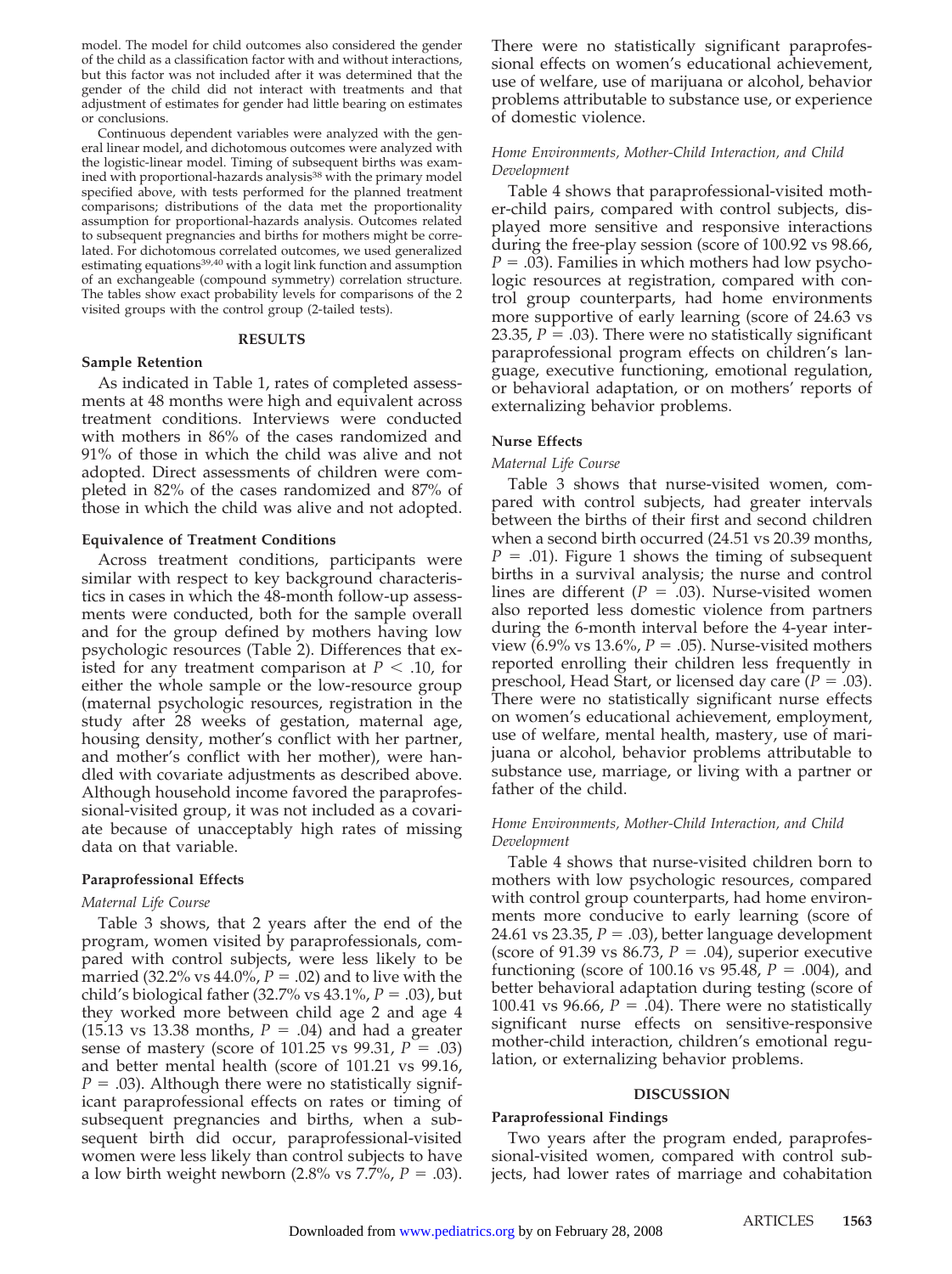| Background Variable                                         | Sample                | Proportion, %    |                            |                  |                                 |                 |                      |
|-------------------------------------------------------------|-----------------------|------------------|----------------------------|------------------|---------------------------------|-----------------|----------------------|
|                                                             |                       |                  | Control<br>$(N = 220)^{*}$ |                  | Paraprofessional<br>$(N = 211)$ |                 | Nurse<br>$(N = 204)$ |
| Married                                                     | Whole                 |                  | 16.4                       |                  | 12.8                            | 15.2            |                      |
|                                                             | Low-resource          |                  | 13.9                       |                  | 9.2                             |                 | 8.6                  |
| <b>Black</b>                                                | Whole                 |                  | 14.1                       |                  | 16.6                            |                 | 15.2                 |
| Mexican American                                            | Low-resource<br>Whole |                  | 16.7<br>47.7               |                  | 18.4<br>47.4                    |                 | 19.8<br>44.6         |
|                                                             | Low-resource          |                  | 58.3                       |                  | 49.0                            |                 | 51.9                 |
| Monolingual Spanish                                         | Whole                 |                  | 4.1                        |                  | 4.3                             |                 | 3.9                  |
|                                                             | Low-resource          |                  | 2.8                        |                  | 2.0                             |                 | 2.5                  |
| Anglo (non-Hispanic)                                        | Whole                 |                  | 35.0                       |                  | 33.6                            |                 | 37.3                 |
|                                                             | Low-resource          |                  | 23.6                       |                  | 28.6                            |                 | 25.9                 |
| Drank alcohol in past 14 D <sup>+</sup>                     | Whole                 |                  | 5.9<br>4.2                 |                  | 6.2<br>6.1                      |                 | 6.9<br>9.9           |
| Cigarette smoker‡                                           | Low-resource<br>Whole |                  | 26.8                       |                  | 21.8                            |                 | 27.9                 |
|                                                             | Low-resource          |                  | 25.0                       |                  | 25.5                            |                 | 32.1                 |
| Used marijuana in past 14 Dt                                | Whole                 |                  | 9.5                        |                  | 9.5                             |                 | 9.8                  |
|                                                             | Low-resource          |                  | 8.3                        |                  | 13.3                            |                 | 12.3                 |
| Cocaine user <sup>+</sup>                                   | Whole                 |                  | 1.4                        |                  | 2.9                             |                 | 1.0                  |
|                                                             | Low-resource          | $\mathbf{0}$     |                            | 5.2              |                                 | 1.3             |                      |
| Registered after 28 wk of gestation                         | Whole                 | 16.8             |                            | 10.4<br>9.2      |                                 | 13.2            |                      |
| Any domestic violence in past 6 mo                          | Low-resource<br>Whole | 15.3<br>16.4     |                            | 19.0             |                                 | 19.8<br>13.7    |                      |
|                                                             | Low-resource          | 18.0             |                            |                  | 31.9                            |                 | 22.8                 |
|                                                             |                       | Mean             | <b>SD</b>                  | Mean             | <b>SD</b>                       | Mean            | <b>SD</b>            |
| Maternal age, y                                             | Whole                 | 19.81            | 4.09                       | 19.46            | 3.79                            | 20.14           | 4.05                 |
|                                                             | Low-resource          | 19.65            | 4.30                       | 19.03            | 4.00                            | 19.43           | 3.86                 |
| Gestational age at randomization, wk                        | Whole                 | 18.88            | 7.52                       | 18.69            | 7.30                            | 18.81           | 7.28                 |
|                                                             | Low-resource          | 18.24            | 7.72                       | 17.60            | 6.76                            | 19.26           | 7.89                 |
| Psychologic resources index§                                | Whole                 | 100.86           | 10.33                      | 99.38            | 9.08                            | 100.70          | 9.93                 |
|                                                             | Low-resource          | 89.16            | 6.75                       | 91.45            | 4.96                            | 90.49           | 5.01                 |
| Highest grade completed, mother                             | Whole                 | 11.30            | 1.89                       | 11.07            | 1.86                            | 11.19           | 2.07                 |
|                                                             | Low-resource<br>Whole | 10.72            | 1.73                       | 10.62            | 1.86                            | 10.51<br>12792  | 2.11                 |
| Annual household income¶                                    | Low-resource          | 13071<br>10077   | 11604<br>10875             | 13566<br>11989   | 13649<br>13338                  | 8724            | 11804<br>8523        |
| % of census tract below poverty                             | Whole                 | 10.97            | 13.95                      | 20.75            | 13.40                           | 20.13           | 15.30                |
|                                                             | Low-resource          | 22.69            | 15.27                      | 21.90            | 13.77                           | 22.31           | 14.55                |
| Housing density                                             | Whole                 | 0.83             | 0.49                       | 0.95             | 0.56                            | 0.83            | 0.47                 |
|                                                             | Low-resource          | 0.90             | 0.55                       | 1.02             | 0.61                            | 0.87            | 0.51                 |
| Conflict with mother§                                       | Whole                 | 100.44           | 10.84                      | 99.18            | 8.66                            | 100.38          | 10.34                |
|                                                             | Low-resource          | 104.85           | 13.14                      | 100.57           | 9.89                            | 100.97          | 11.14                |
| Conflict with partner§                                      | Whole                 | 101.16           | 11.25                      | 99.31            | 9.08                            | 99.46           | 9.39                 |
|                                                             | Low-resource          | 102.58           | 12.73                      | 101.60           | 11.52<br>9.86                   | 100.79<br>99.34 | 11.64<br>9.48        |
| Attitudes toward childrearing<br>predictive of child abuse# | Whole<br>Low-resource | 100.18<br>105.42 | 10.61<br>10.24             | 100.45<br>103.59 | 9.13                            | 103.55          | 7.67                 |
|                                                             |                       |                  |                            |                  |                                 |                 |                      |

\* Low-resource group sample sizes: control: 72; paraprofessional: 98; nurse: 81.

† Self-report.

‡ Either self-report or urine assay.

§ Scales standardized to mean of 100 and SD of 10.

Scale consists of summed *z* scores of mental health inventory, mastery, and intellectual functioning.

¶ Reported total annual household income.

# Bavolek Adult/Adolescent Parenting Inventory (mean =  $100$ ; SD =  $10$ ).

with the child's father, greater participation in the workforce, and better sense of mastery, mental health, and mother-child interaction. Although the difference in interbirth intervals shown in Table 3 was relatively small and not statistically significant, the survival analysis shown in Fig 1 suggests that paraprofessional-visited women had a clinically but not statistically significant reduction in the timing of subsequent live births. When paraprofessional-visited women did get pregnant or give birth to a subsequent child, they were less likely to miscarry or to deliver a low birth weight newborn. Mothers with low psychologic resources who were visited by paraprofessionals provided home environments that were more supportive of early learning. Although

paraprofessionals produced positive effects on sensitive mother-child interaction and home environments, they produced no statistically significant effects on child outcomes. Paraprofessional effects on the language, executive functioning, and behavioral adaptation of children born to low-resource mothers were clinically important (in the 0.23- to 0.29-SD range), however. Taken as a whole, the effects of the paraprofessionals on maternal outcomes at child age 4 years increase the possibility that more effects on child outcomes may emerge at later times.

In light of anecdotal reports that paraprofessional visitors urged women to terminate abusive relationships, $41$  we wondered whether the lower rates of marriage and cohabitation and higher levels of men-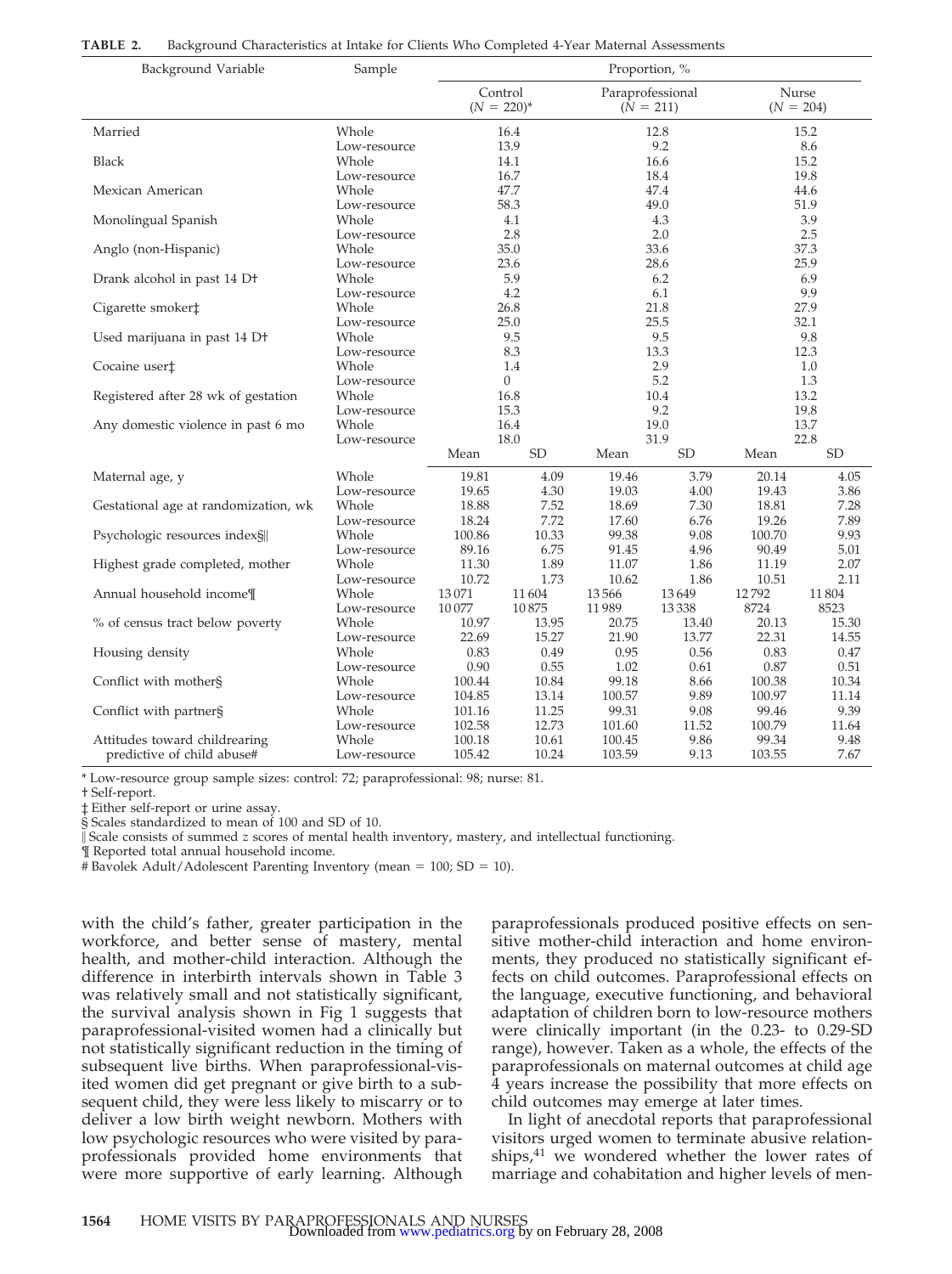| Adjusted Estimate of Program Effects on Maternal Life Course<br>TABLE 3. |  |  |  |
|--------------------------------------------------------------------------|--|--|--|
|--------------------------------------------------------------------------|--|--|--|

|                                                                                                         | Paraprofessional<br>Control |           |                  | Nurse     |                 | Control vs<br>Paraprofessional |         | Control vs<br>Nurse |         |                 |
|---------------------------------------------------------------------------------------------------------|-----------------------------|-----------|------------------|-----------|-----------------|--------------------------------|---------|---------------------|---------|-----------------|
|                                                                                                         | LS Mean                     | <b>SE</b> | LS Mean          | <b>SE</b> | LS Mean         | <b>SE</b>                      | P Value | Effect<br>Size*     | P Value | Effect<br>Size* |
| No. of subsequent pregnancies                                                                           | 0.88                        | 0.06      | 0.88             | 0.06      | 0.85            | 0.06                           | 1.00    | 0.00                | .72     | $-0.04$         |
| No. of subsequent live births                                                                           | 0.57                        | 0.04      | 0.53             | 0.04      | 0.48            | 0.05                           | .57     | $-0.06$             | .18     | $-0.13$         |
| Months between births of 1st and 2nd children                                                           | 20.39                       | 1.09      | 22.20            | 1.19      | 24.51           | 1.18                           | .27     | 0.14                | .01     | 0.32            |
| Mastery <sup>+</sup>                                                                                    | 99.31                       | 0.62      | 101.25           | 0.64      | 99.41           | 0.64                           | .03     | 0.20                | .91     | 0.12            |
| Mental health+                                                                                          | 99.16                       | 0.66      | 101.21           | 0.67      | 99.82           | 0.68                           | .03     | $-0.03$             | .49     | $-0.04$         |
| Months mother employed (25–48 mo)                                                                       | 13.38                       | 0.59      | 15.13            | 0.61      | 14.42           | 0.61                           | .04     | 0.11                | .22     | 0.04            |
| Months with current partner                                                                             | 20.14                       | 0.65      | 20.03            | 0.71      | 19.92           | 0.68                           | .91     | 0.07                | .81     | 0.04            |
| Months of AFDC (25–48 mo)                                                                               | 2.10                        | 0.39      | 1.95             | 0.40      | 1.88            | 0.40                           | .78     | 0.19                | .69     | 0.01            |
| Months of food stamps (25–48 mo)                                                                        | 3.98                        | 0.56      | 4.56             | 0.57      | 4.32            | 0.57                           | .47     | 0.21                | .67     | 0.07            |
| Months of Medicaid (25–48 mo)                                                                           | 6.98                        | 0.68      | 8.08             | 0.70      | 7.34            | 0.70                           | .26     | $-0.02$             | .71     | $-0.03$         |
|                                                                                                         | Proportion, %               |           |                  |           | P Value<br>Odds | P Value                        | Odds    |                     |         |                 |
|                                                                                                         | Control                     |           | Paraprofessional |           | Nurse           |                                |         | Ratio               |         | Ratio           |
| Graduated from high school or earned GED<br>diploma                                                     | 76.1                        |           | 81.6             |           | 80.0            |                                | .18     | 1.39                | .35     | 1.26            |
| Married                                                                                                 | 44.0                        |           | 32.2             |           | 38.6            |                                | .02     | 0.61                | .28     | 0.80            |
| Lives with partner                                                                                      | 60.6                        |           | 52.0             |           | 58.1            |                                | .08     | 0.70                | .61     | 0.90            |
| Lives with father of child                                                                              | 43.1                        |           | 32.7             |           | 41.1            |                                | .03     | 0.64                | .69     | 0.92            |
| Subsequent miscarriage <sup>+</sup>                                                                     | 12.3                        |           | 6.6              |           | 9.3             |                                | .04     | 0.50                | .31     | 0.73            |
| Subsequent abortion‡                                                                                    | 5.2                         |           | 6.1              |           | 4.9             |                                | .67     | 1.19                | .89     | 0.94            |
| Subsequent low birth weight newborns§                                                                   | 7.7                         |           | 2.8              |           | 5.9             |                                | .03     | 0.34                | .45     | 0.75            |
| Subsequent NICU/Special care admissions§                                                                | 8.3                         |           | 4.6              |           | 5.6             |                                | .13     | 0.54                | .27     | 0.66            |
| Currently using marijuana                                                                               | 9.4                         |           | 8.9              |           | 8.2             |                                | .87     | 0.94                | .67     | 0.86            |
| Moderate/heavy drinker ( $\geq$ 3 drinks $\geq$ 3 times                                                 | 3.8                         |           | 2.7              |           | 4.2             |                                | .54     | 0.74                | .84     | 1.09            |
| in $14$ d)                                                                                              |                             |           |                  |           |                 |                                |         |                     |         |                 |
| Behavioral problems attributable to substance<br>use                                                    | 12.3                        |           | 10.3             |           | 15.2            |                                | .52     | 0.82                | .41     | 1.27            |
| Child attended Head Start, preschool, center-<br>based day care, or government-supported<br>family care | 65.9                        |           | 59.4             |           | 54.4            |                                | .21     | 0.76                | .03     | 0.62            |
| Any domestic violence                                                                                   |                             |           |                  |           |                 |                                |         |                     |         |                 |
| Past 6 mo                                                                                               | 13.6                        |           | 14.2             |           | 6.9             |                                | .88     | 1.05                | .05     | 0.47            |
| Since child age 2                                                                                       | 23.7                        |           | 21.9             |           | 15.8            |                                | .72     | 0.90                | .09     | 0.60            |

AFDC indicates Aid to Families With Dependent Children; GED, General Educational Development; NICU, neonatal intensive care unit. \* Variable standardized to mean =  $100$ ,  $SD = 10$ .

† Effect size least-squares (LS) mean difference divided by the pooled SD of the outcome.

‡ Per subsequent pregnancy.

§ Per subsequent live birth.

| TABLE 4. |  |  | Program Impact on Home Environment, Mother-Child Interaction, and Child Development Outcomes |  |  |  |
|----------|--|--|----------------------------------------------------------------------------------------------|--|--|--|
|----------|--|--|----------------------------------------------------------------------------------------------|--|--|--|

|                                   | Sample       | Control |           | Paraprofessional |           | Nurse   |      | Control vs<br>Paraprofessional |                 | Control vs<br>Nurse |                 |
|-----------------------------------|--------------|---------|-----------|------------------|-----------|---------|------|--------------------------------|-----------------|---------------------|-----------------|
|                                   |              | LS Mean | <b>SE</b> | LS Mean          | <b>SE</b> | LS Mean | SE   | P<br>Value                     | Effect<br>Size* | P<br>Value          | Effect<br>Size* |
| Home total score                  | Whole        | 25.09   | 0.22      | 25.08            | 0.23      | 25.32   | 0.23 | .96                            | $-0.00$         | .47                 | 0.07            |
|                                   | Low-resource | 23.35   | 0.42      | 24.63            | 0.36      | 24.61   | 0.40 | .03                            | 0.38            | .03                 | 0.37            |
| Sensitive/responsive interaction+ | Whole        | 98.66   | 0.69      | 100.92           | 0.72      | 100.51  | 0.72 | .03                            | 0.23            | .06                 | 0.18            |
|                                   | Low-resource | 98.07   | 1.37      | 101.16           | 1.16      | 100.35  | 1.25 | .09                            | 0.31            | .22                 | 0.23            |
| Total language score              | Whole        | 92.01   | 1.00      | 93.24            | 1.03      | 92.65   | 1.03 | .39                            | 0.08            | .65                 | 0.04            |
|                                   | Low-resource | 86.73   | 1.69      | 90.09            | 1.42      | 91.39   | 1.56 | .13                            | 0.23            | .04                 | 0.31            |
| Executive function compositet     | Whole        | 99.69   | 0.68      | 99.70            | 0.70      | 100.64  | 0.71 | 1.00                           | 0.00            | .34                 | 0.09            |
|                                   | Low-resource | 95.48   | 1.17      | 98.40            | 0.99      | 100.16  | 1.09 | .06                            | 0.29            | .00                 | 0.47            |
| Behavioral adaptation in testing  | Whole        | 99.71   | 0.69      | 100.66           | 0.71      | 99.63   | 0.72 | .34                            | 0.09            | .93                 | $-0.01$         |
|                                   | Low-resource | 96.66   | 1.31      | 99.51            | 1.10      | 100.41  | 1.21 | .10                            | 0.28            | .04                 | 0.38            |
| Emotional regulation in testing   | Whole        | 99.61   | 0.69      | 100.86           | 0.71      | 99.54   | 0.72 | .21                            | 0.13            | .95                 | $-0.01$         |
|                                   | Low-resource | 98.42   | 1.23      | 99.29            | 1.03      | 99.54   | 1.13 | .59                            | 0.09            | .51                 | 0.11            |
| Externalizing behavior problems   | Whole        | 12.20   | 0.49      | 11.65            | 0.51      | 12.16   | 0.51 | .44                            | $-0.08$         | .96                 | $-0.01$         |
|                                   | Low-resource | 12.95   | 0.99      | 12.91            | 0.84      | 13.16   | 0.93 | .98                            | $-0.00$         | .88                 | 0.03            |

\* Effect size = least-squares (LS) mean difference divided by the pooled SD of the outcome.

† Variable standardized to mean of 100 and SD of 10.

tal health and mastery on the part of the paraprofessional-visited women might have been attributable to paraprofessional-visited women ending relationships with abusive men. The absence of paraprofessional effects on domestic violence, however, reduces the plausibility of this explanation.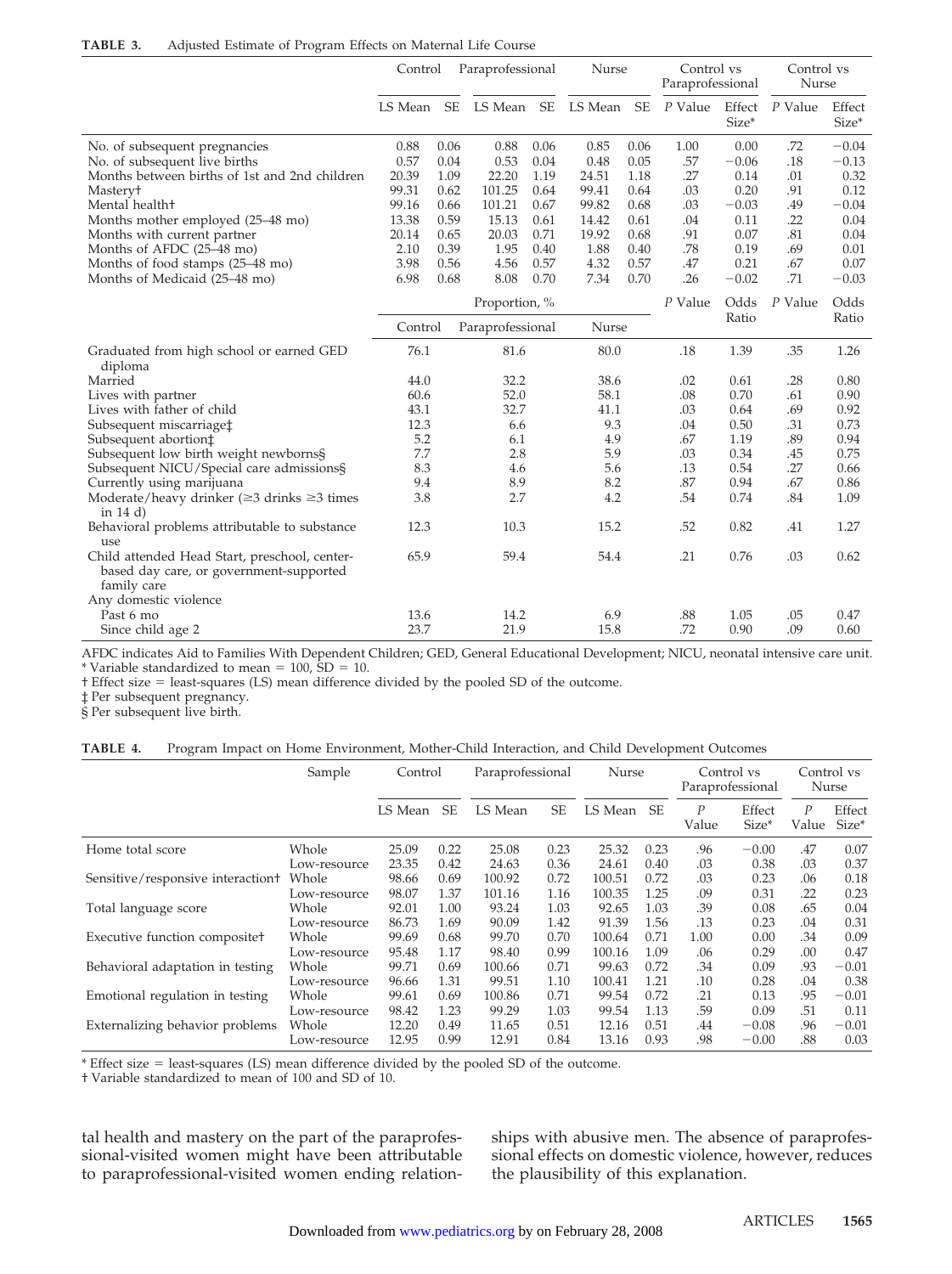

**Months Since First Birth** 

#### **Nurse Findings**

Nurse-visited women had longer intervals between the births of their first and second children, and those who were married or cohabiting experienced less domestic violence. The first finding is important because greater interbirth intervals make it easier for parents to spend time caring for their firstborn children.<sup>16</sup> The second finding is important because few interventions have shown promise in reducing domestic violence in randomized trials,<sup>42</sup> and domestic violence reduced the impact of this program on the prevention of child abuse and neglect in the Elmira trial.43 Because this is the first time that domestic violence has been affected in this series of trials, it is particularly important that this finding be replicated and examined for its endurance in subsequent phases of follow-up monitoring. It is plausible, however, given nurses' increased emphasis on domestic violence in more recent trials of this program.<sup>43</sup>

Despite nurse effects on the spacing of subsequent births (now observed in each of the 3 trials), there was no effect on women's use of welfare, in contrast to the Elmira and Memphis trials.<sup>8,11,44</sup> This is likely attributable to welfare reform, which limits lifetime use. Findings also might have been affected by the highly favorable economic conditions in the late 1990s (when this follow-up study was conducted), which increased the availability of jobs. Although this may lead some to ask whether an investment in this program is a good use of welfare dollars, its consistent positive impact on children from at-risk families distinguishes it from the impact of welfare reform by itself on children's development, which has depended on whether families improve their economic conditions.45 Because this home visiting program improves the conditions for family economic self-sufficiency through better pregnancy planning among unwed mothers (a goal of welfare reform) and simultaneously improves the development of children born to low-resource mothers, it is an important service to consider for families at risk of needing welfare.

Unlike nurse-visited women in the Memphis trial,<sup>44</sup> nurse-visited women in Denver were less likely to place their children in licensed day care, preschool, or Head Start than were their control group counterparts. Despite less frequent enrollment in these programs, nurse-visited children born to women with low psychologic resources demonstrated better language development, executive functioning, and behavioral adaptation to testing, increasing their readiness to enter elementary school.

Statistically significant effects on children's language and intellectual functioning were not observed at ages 3 and 4 in the Elmira trial of this program,<sup>4</sup> although effect sizes were in the same range as observed here for children born to lowresource mothers and for the sample overall when children were 6 years of age in the Memphis trial.<sup>44</sup> In all trials, the effects of this program on children's health and development have been concentrated among families at greater risk because of sociodemographic factors and the mothers' having limited psychologic resources.<sup>16</sup> The absence of program effects for children born to high-resource mothers in the current trial thus may be related to their lower sociodemographic risk, compared with their counterparts in Memphis. Compared with those in Denver, mothers in the Memphis trial were at substantially greater risk (eg, 85% living in families below the federal poverty level and 98% unmarried at registration). $10,44$  Moreover, the greater program impact on child outcomes observed for children born to lowresource mothers in Denver is consistent with recent evidence that environmental factors play a larger role in explaining children's cognitive functioning among children from impoverished environments than they do among children from more advantaged environments.46

#### **Why Do Paraprofessionals and Nurses Have Different Patterns of Effects?**

The presence of greater effects for paraprofessional-visited mothers than for nurse-visited women and greater effects for children in nurse-visited families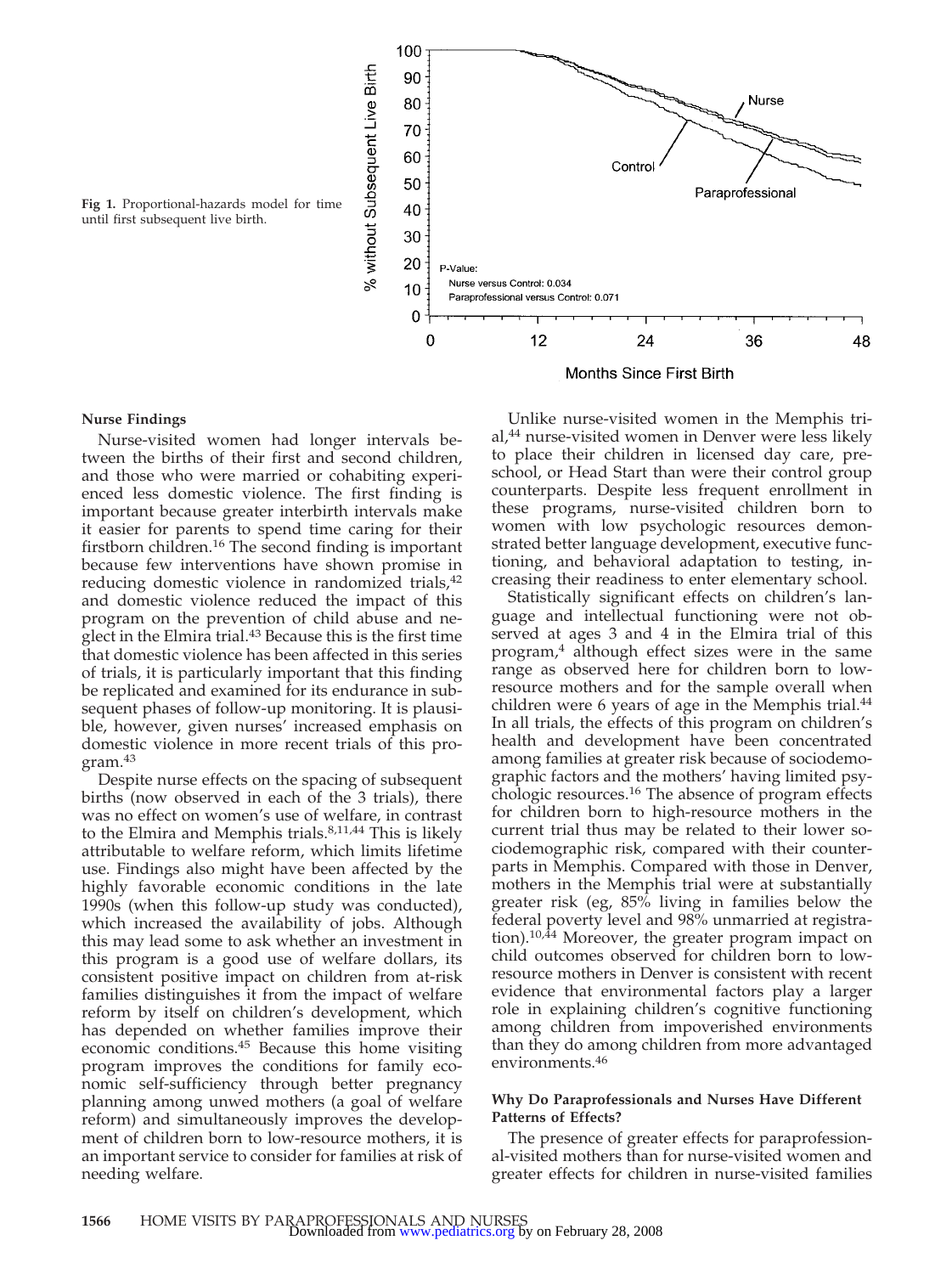than in paraprofessional-visited families raises questions about the mechanisms through which the programs affected outcomes. Preliminary findings suggest that paraprofessional-visited women worked more because they had to, in view of their lower rates of marriage and cohabitation with the fathers of their children. Because employment is associated with mastery, their higher rates of mastery may be attributable to their higher rates of employment between 25 and 48 months. The superior mental health of paraprofessional-visited women is puzzling, however, because marriage and cohabitation are associated with better mental health. We doubt that the lower rates of miscarriage and low birth weights for subsequent births in the paraprofessional-visited group are reproducible, given that the low birth weight rate (2.8%) is lower than the goal set for the nation as a whole (5%) in Healthy People 2010.47

We hypothesized that the program would improve children's intellectual and behavioral development in part through its combined effects on prenatal health, parental caregiving, and maternal life course.16 As hypothesized, measures of caregiving (Home Observation for Measurement of the Environment inventory and responsive mother-child interaction) were strongly related to child outcomes. Both nurse-visited and paraprofessional-visited groups experienced improvements in these putative mediators; therefore, differences in program effects on parental caregiving cannot account for the presence of nurse effects on child outcomes and the smaller effects of paraprofessionals.

In the Denver trial, we had no systematic access to all prenatal, labor, and delivery records, as we had in the 2 previous trials of this program, $2,10$  and ascertainment of prenatal influences was therefore limited. Prenatal tobacco use (reflected in urine cotinine levels) and maternal life course (in particular, interbirth intervals) were associated with child functioning results. Because nurse-visited women demonstrated improvements in both prenatal tobacco use and interbirth intervals, whereas paraprofessionalvisited women improved these aspects of functioning to a lesser degree, it is likely that nurse effects on prenatal health and planning of subsequent pregnancies help explain the greater effects on child outcomes.

## **Limitations of Findings**

These findings must be interpreted with an acknowledgment of their limitations. The first limitation is that home-visited women might have responded to questions or behaved during the assessments in ways that were promoted by the program whereas their enduring behavior in other contexts was not affected. We know, for example, that domestic violence is underreported,<sup>42</sup> and reliance on maternal reports is particularly susceptible to reporting artifacts. The finding of program effects for nurse-visited but not paraprofessional-visited women decreases the likelihood that the reduction in domestic violence is simply a reflection of homevisited women giving more socially desirable answers. Moreover, some of the strongest program effects for the nurse-visited group were on outcomes based on objective measures (eg, tests of child executive and language functioning and examiner ratings of the child's behavioral adaptation during the testing session). These findings increase the likelihood that nurse effects observed in other domains also are valid.

It is possible that the better behavioral adaptation to testing and language and executive functioning of nurse-visited children born to low-resource mothers were attributable to their greater comfort with home visitors, because assessments were conducted in families' homes. The presence of program effects on all of these outcomes for nurse-visited children and none for those visited by paraprofessionals weakens this alternative explanation, however.

The superior language, cognitive, and behavioral performance of nurse-visited children born to lowresource mothers also may be a reflection of their home environments having fewer distractions, compared with their control group counterparts, because children's assessments were conducted in their homes. Both nurse- and paraprofessional-visited families had improved home environments but only nurse-visited children had better test performance. This reduces the likelihood that fewer distractions in the homes of nurse-visited children account for their superior test performance.

Because the nurse visitation program produced effects on mothers' reports of child behavior problems in the clinical or borderline range with the Total Problems Scale of the Child Behavioral Checklist in the 6-year follow-up assessment of the Memphis tri $al<sub>1</sub><sup>44</sup>$  it would have been desirable to have the entire scale, rather than just the externalizing behavior problems subscale, administered to participants in the current trial. The Memphis results indicated that the nurse visitation program affected internalizing, externalizing, and other dysregulated behaviors, and we might have failed to detect corresponding effects in Denver. We used the entire scale in a recently completed follow-up study of the Denver sample at child age 6 years, which will enable us to examine the degree to which the Memphis findings on the Total Problems Scale are replicated in Denver at the same age.48

## **Implications for Policy and Practice**

Although the paraprofessional program produced larger effects on a wider range of outcomes in the current follow-up study than it did earlier, $<sup>1</sup>$  they</sup> were isolated effects that, by themselves, do not warrant public investment in the paraprofessional version of this program. Promising findings produced in single randomized trials need to be replicated with other populations before they warrant public investment.<sup>15,16</sup>

This program of home visitation by nurses has produced enduring consistent effects on the timing of subsequent pregnancies and child development, which add to the growing body of evidence for the effectiveness of the program with different populations living in different contexts and at different points in US social and economic history.16 The next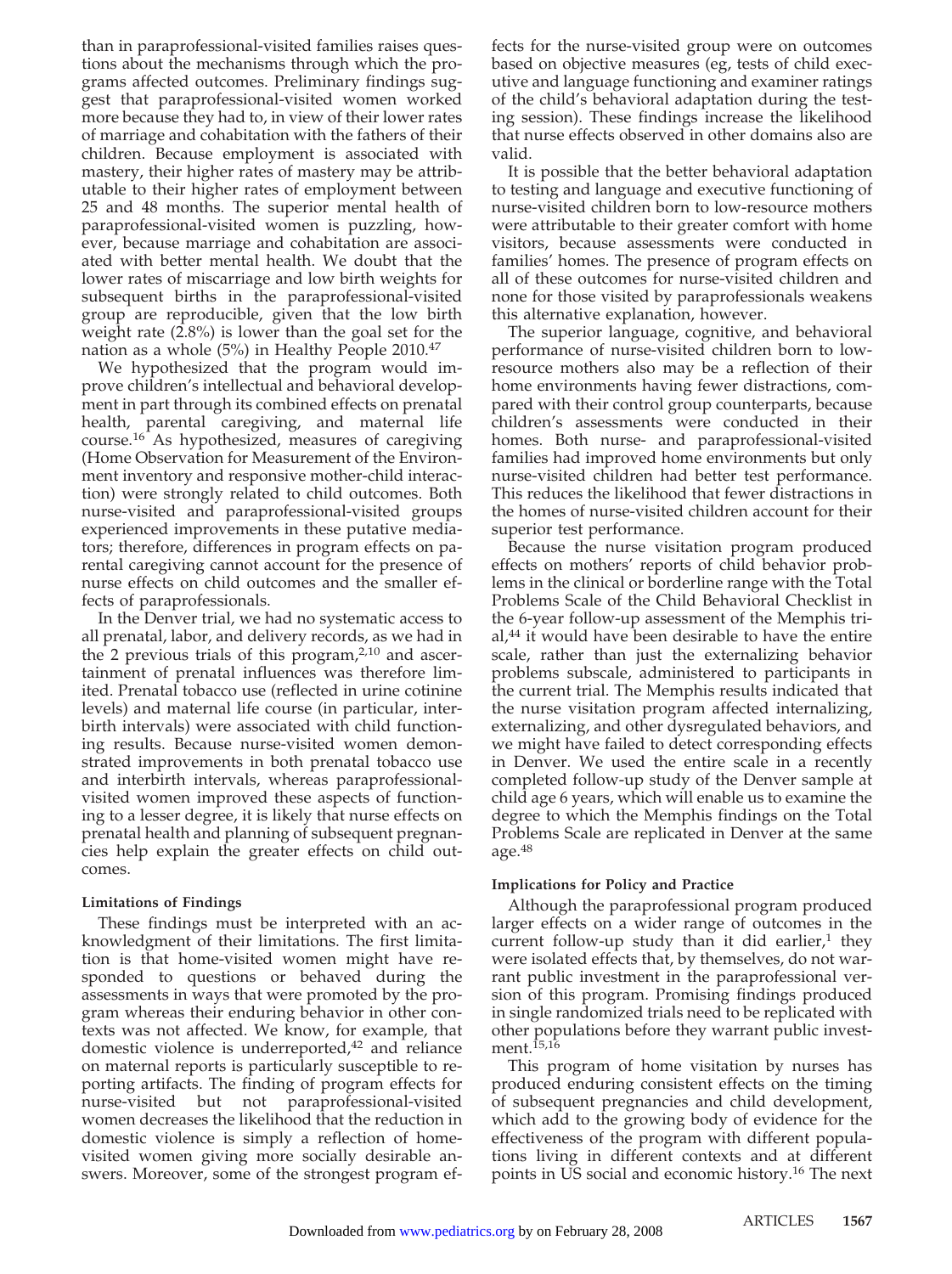challenge is to help new communities develop this program with fidelity to the model tested, to ensure that it will produce corresponding effects in practice.<sup>49</sup>

#### **ACKNOWLEDGMENTS**

The current phase of this research was supported with funding from the Colorado Trust (grant 99030), the Administration for Children and Families, Department of Health and Human Services (grant 90PD0232), and a Senior Research Scientist Award (grant 1-K05-MH01382-01) to D.L.O. The earlier phases of this study were supported by a grant from the Colorado Trust and the Administration for Children and Families.

We thank Mary Hasan and Robin Tutt for assistance in preparing the manuscript; Charlie Izzo for comments on the manuscript; Zhaoxing Pan for assistance in data analysis; Pilar Baca, Darlene Sampson, Diane Baird, and the nurse and paraprofessional home visitors for work with the families; and the families who participated in the research.

#### **REFERENCES**

- 1. Olds DL, Robinson J, O'Brien R, et al. Home visiting by paraprofessionals and by nurses: a randomized, controlled trial. *Pediatrics.* 2002;110: 486–496
- 2. Olds DL, Henderson CR Jr, Tatelbaum R, Chamberlin R. Improving the delivery of prenatal care and outcomes of pregnancy: a randomized trial of nurse home visitation. *Pediatrics.* 1986;77:16–28
- 3. Olds DL, Henderson CR Jr, Chamberlin R, Tatelbaum R. Preventing child abuse and neglect: a randomized trial of nurse home visitation. *Pediatrics.* 1986;78:65–78
- 4. Olds DL, Henderson CR Jr, Kitzman H. Does prenatal and infancy nurse home visitation have enduring effects on qualities of parental caregiving and child health at 25 to 50 months of life? *Pediatrics.* 1994; 93:89–98
- 5. Olds D, Henderson CR Jr, Kitzman H, Cole R. Effects of prenatal and infancy nurse home visitation on surveillance of child maltreatment. *Pediatrics.* 1995;95:365–372
- 6. Olds DL, Henderson CR Jr, Tatelbaum R, Chamberlin R. Improving the life-course development of socially disadvantaged mothers: a randomized trial of nurse home visitation. *Am J Public Health.* 1988;78:1436–1445
- 7. Olds DL, Henderson CR Jr, Phelps C, Kitzman H, Hanks C. Effect of prenatal and infancy nurse home visitation on government spending. *Med Care.* 1993;31:155–174
- 8. Olds DL, Eckenrode J, Henderson CR Jr, et al. Long-term effects of home visitation on maternal life course and child abuse and neglect: fifteen-year follow-up of a randomized trial. *JAMA.* 1997;278:637–643
- 9. Olds D, Henderson CR Jr, Cole R, et al. Long-term effects of nurse home visitation on children's criminal and antisocial behavior: 15-year follow-up of a randomized controlled trial. *JAMA.* 1998;280:1238–1244
- 10. Kitzman H, Olds DL, Henderson CR Jr, et al. Effect of prenatal and infancy home visitation by nurses on pregnancy outcomes, childhood injuries, and repeated childbearing: a randomized controlled trial. *JAMA.* 1997;278:644–652
- 11. Kitzman H, Olds DL, Sidora K, et al. Enduring effects of nurse home visitation on maternal life course: a 3-year follow-up of a randomized trial. *JAMA.* 2000;283:1983–1989
- 12. Olds DL, Kitzman H. Can home visitation improve the health of women and children at environmental risk? *Pediatrics.* 1990;86:108–116
- 13. Olds D, Kitzman H. Review of research on home visiting. *Future Child.* 1993;3:51–92
- 14. Gomby DS, Culross PL, Behrman RE. Home-visiting: recent program evaluations: analysis and recommendations. *Future Child.* 1999;9:4–26
- 15. Olds D, Hill P, Robinson J, Song N, Little C. Update on home visiting for pregnant women and parents of young children. *Curr Probl Pediatr.* 2000;30:107–141
- 16. Olds DL. Prenatal and infancy home visiting by nurses: from randomized trials to community replication. *Prev Sci.* 2002;3:153–172
- 17. Heins HC Jr, Nance NW, Ferguson JE. Social support in improving perinatal outcome: the Resource Mothers Program. *Obstet Gynecol.* 1987; 70:263–266
- 18. Kalafat J, Boroto DR. The paraprofessional movement as a paradigm community psychology endeavor. *J Community Psychol.* 1977;5:3–12
- 19. McCann T, Young BW, Hutten D. *The Healthy Start Initiative: A Community Driven Approach to Infant Mortality Reduction: Vol IV: Community Outreach*. Arlington, VA: National Center for Education in Maternal and Child Health; 1996
- 20. Early Head Start National Resource Center. *Early Head Start Home-Based Program Option: Recruiting, Training, and Retaining Qualified Staff*. Washington, DC: ZERO TO THREE; 1999. Technical Assistance Paper 2
- 21. Roberts R, Wasik B. Home visiting programs for families with children birth to three: results of a national survey. *J Early Interv.* 1990;14:274–284
- 22. Soares JF, Wu CF. Some restricted randomization rules in sequential designs. *Commun Stat Theory Methods.* 1983;12:2017–2034
- 23. Korfmacher J, O'Brien R, Hiatt S, Olds D. Differences in program implementation between nurses and paraprofessionals providing home visits during pregnancy and infancy: a randomized trial. *Am J Public Health.* 1999;89:1847–1851
- 24. Robinson J, Emde R, Korfmacher J. Integrating and emotional regulation perspective in a program of prenatal and early childhood home visitation. *J Community Psychol.* 1997;25:59–76
- 25. Shipley W. A self-administered scale for measuring intellectual impairment and deterioration. *J Psychol.* 1940;9:371–377
- 26. Ware JE, Veit CT, Donald CA. *Refinements in the Measurement of Mental Health for Adults in the Health Insurance Study*. Santa Monica, CA: RAND Corp; 1985
- 27. Pearlin LI, Schooler C. The structure of coping. *J Health Soc Behav.* 1967;19:2–21
- 28. Straus M. Measuring intrafamily conflict and violence: the Conflict Tactic Scales. *J Marriage Fam.* 1979;48:75–88
- 29. Achenbach TM, Edelbrock CS. Behavioral problems and competencies reported by parents of normal and disturbed children aged four through sixteen. *Monogr Soc Res Child Dev.* 1981;46:1–82
- 30. Biringen Z, Robinson J. Emotional availability in mother-child interactions: a reconceptualization for research. *Am J Orthopsychiatry.* 1991;61:258–271
- 31. Caldwell B, Bradley R. *Home Observations for Measurement of the Environment*. Little Rock, AR: University of Arkansas; 1979
- 32. Zimmerman IL, Steiner VG, Evatt-Pond R. *Preschool Language Scale-3*. San Antonio, TX: The Psychological Corp; 1992
- 33. Roid GH, Miller LJ. *Leiter International Performance Scale–Revised: Examiners Manual*. Wood Dale, IL: Stoelting Co; 1997
- 34. Diamond A, Prevor MB, Callender G, Druin DP. Prefrontal cortex cognitive deficits in children treated early and continuously for PKU. *Monogr Soc Res Child Dev.* 1997;62:i–v, 53–143
- 35. Kochanska G, Murray K, Jacques TY, Koening AL, Vandegeest KA. Inhibitory control in young children and its role in emerging internalization. *Child Dev.* 1996;67:490–507
- 36. Gerstadt CL, Hong YJ, Diamond A. The relationship between cognition and action: performance of children 31⁄2–7 years old on a Stroop-like day-night test. *Cognition.* 1994;53:129–153
- 37. Henderson CR Jr. Analysis of covariance in the mixed model: higherlevel, nonhomogeneous, and random regressions. *Biometrics.* 1982;38: 623–640
- 38. Cox DR. Regression models and life tables. *J R Stat Soc Ser B.* 1972;34: 187–220
- 39. Liang K-Y, Zeger SL. Longitudinal data analysis using generalized linear models. *Biometrika.* 1986;73:13–22
- 40. Zeter SL, Liang K-Y. Longitudinal data for discrete and continuous outcomes. *Biometrics.* 1986;42:121–130
- 41. Hiatt S, Sampson D, Baird D. Paraprofessional home visitation: conceptual and pragmatic considerations. *J Community Psychol.* 1997;25:77–94
- 42. Wathen CN, MacMillan HL. Interventions for violence against women: scientific review. *JAMA.* 2003;289:589–600
- 43. Eckenrode J, Ganzel B, Henderson CR Jr, et al. Preventing child abuse and neglect with a program of nurse home visitation: the limiting effects of domestic violence. *JAMA.* 2000;284:1385–1391
- 44. Olds DL, Kitzman H, Cole R, et al. Effects of nurse home visiting on maternal life course and child development: age 6 follow-up results of a randomized trial. *Pediatrics.* 2004;114:1550–1559
- 45. Zaslow M, Moore K, Brooks J, et al. Experimental studies of welfare reform and children. *Future Child.* 2002;12:79–95
- 46. Turkeheimer E, Haley A, Walron M, D'Onofrio B, Gottesman I. Socioeconomic status modifies heritability of IQ in young children. *Psychol Sci.* 2003;14:623–628
- 47. US Department of Health and Human Services. *Healthy People 2010: Understanding and Improving Health*. 2nd ed. Washington, DC: US Government Printing Office; 2000
- 48. Olds DL. *Age-6 Test of Home Visits by Nurses vs Paraprofessionals*. Bethesda, MD: National Institute of Mental Health; 2000. Grant 1 R01 MH62485-01
- 49. Olds DL, Hill PL, O'Brien R, Racine D, Moritz P. Taking preventive intervention to scale: the Nurse-Family Partnership. *Cogn Behav Pract.* 2003;10:278–290